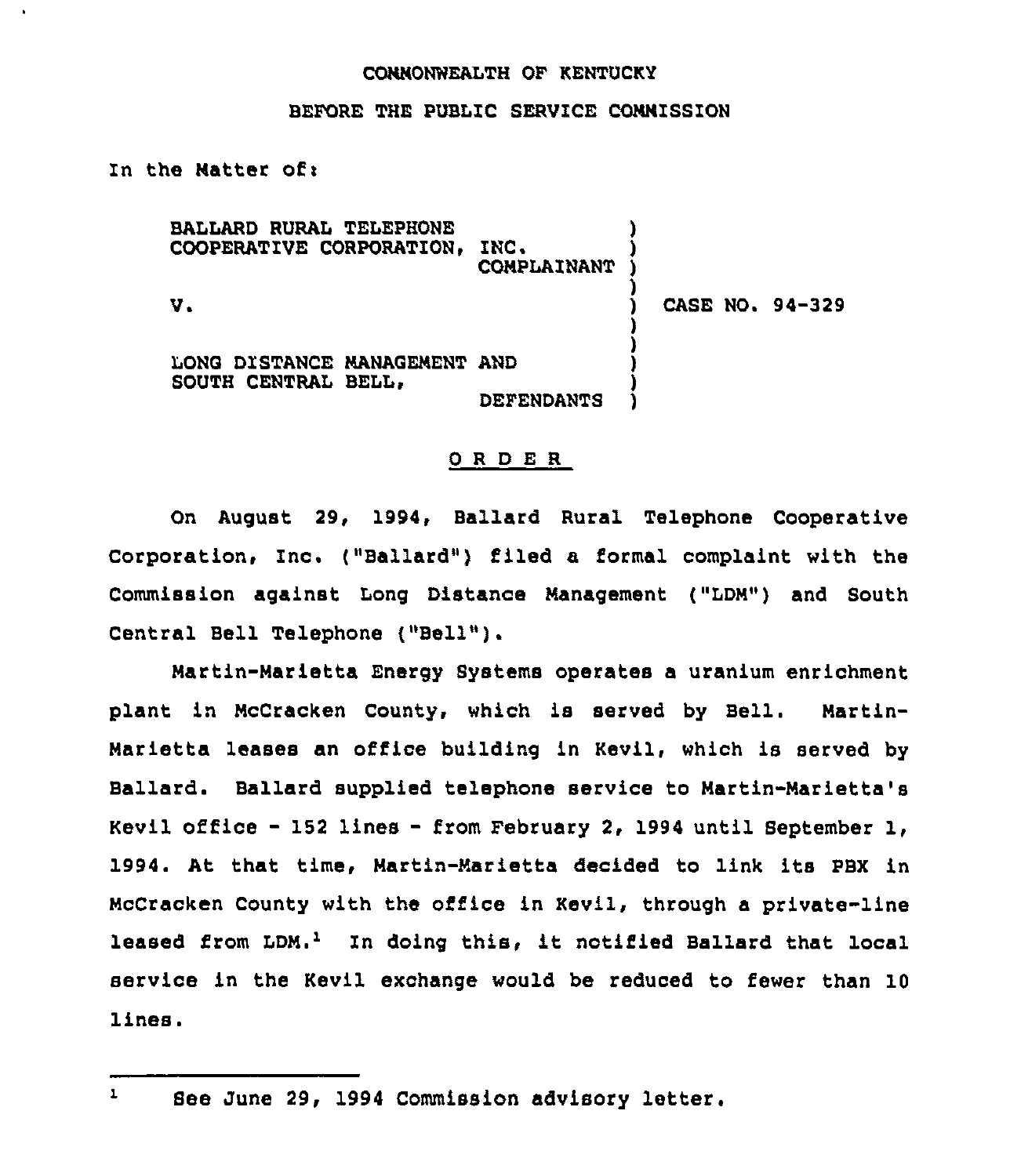Ballard's formal complaint alleges that Bell will be serving a facility within the Kevil exchange service area of Ballard. Ballard also alleges that Martin-Marietta will not be able to utilise the E-911 system to be installed in Ballard's area and that the Ballard County Board of Education will lose tax revenue.

Ballard requests the Commission to:

1. Prohibit Martin-Marietta from using, through any connection, numbers assigned to Bell at its facility in Kevil.

2. Require that Ballard provide local service to the Kevil facility.

3. Require that all outgoing toll calls from the Kevil facility be made on Ballard numbers.

4. Require that Bell and LDM be enjoined from providing any service which would decrease the service currently provided by Ballard.

5. Grant all other general, proper and equitable relief to which it may appear entitled.

An informal conference, with all parties present, was held December 2, 1994. Ballard reiterated its stance during the conference. LDM opined that it provided facilities in compliance with an advisory opinion prior to installing the private line. Bell stated that it simply provides the telephone trunks to the demarcation point at the McCracken County plant; Martin-Marietta's internal communications system configuration is beyond Bell' control. No conclusions were reached in the informal conference.

 $-2-$